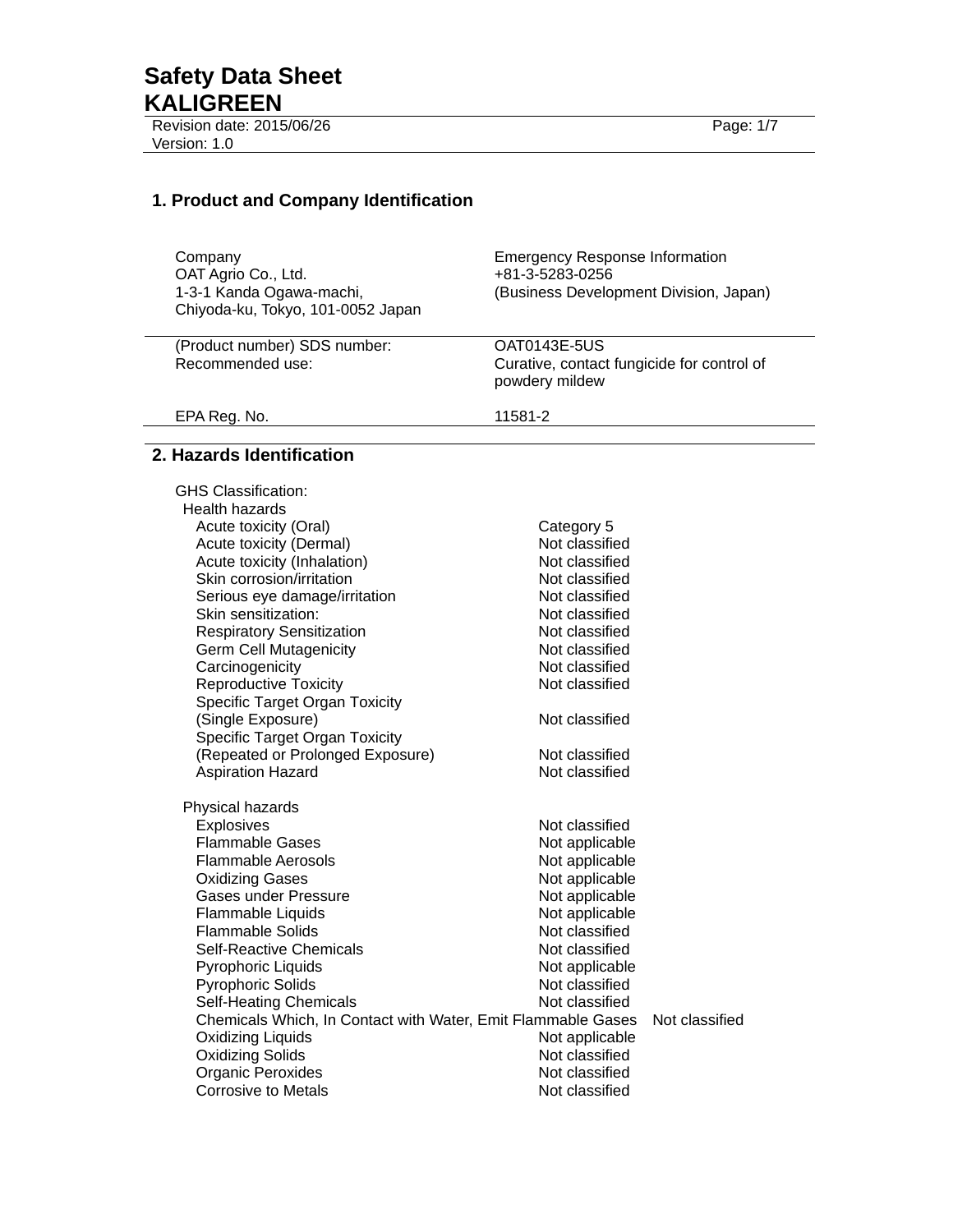Revision date: 2015/06/26 Page: 2/7 Version: 1.0

| GHS label elements                                                  |                             |      |
|---------------------------------------------------------------------|-----------------------------|------|
| Symbol                                                              | No symbol                   |      |
| Signal words                                                        | Warning                     |      |
| <b>Hazard statements</b>                                            | May be harmful if swallowed | H303 |
| Precautionary statements                                            |                             |      |
| Response                                                            |                             |      |
| Call a POISON CENTER or doctor/physician if you feel unwell. (P312) |                             |      |
|                                                                     |                             |      |
| Hazards Not Otherwise Classified (HNOC):                            | None known                  |      |
|                                                                     |                             |      |
| 3. Composition / Information on Ingredients                         |                             |      |

Substance/mixture : Mixure

| Ingredient name<br>Potassium<br>hydrogencarbonate | <b>CAS Number</b><br>298-14-6 | Composition (%)<br>82 |
|---------------------------------------------------|-------------------------------|-----------------------|
| Surfactants and others                            | Trade secret                  | 18                    |

## **4. First-Aid Measures**

#### **If inhaled:**

Move to fresh air. If person is not breathing, call 911 or an ambulance; then give artificial respiration, preferably mouth-to-mouth if possible. Call a poison control center or doctor for further treatment advice.

## **If on skin:**

Take off contaminated clothing. Rinse skin immediately with plenty of water for 15 – 20 minutes. Call a poison center or doctor for treatment advice. Launder clothing before reuse.

## **If in eyes:**

Immediately flush eyes with copious amounts of water for at least 15 minutes. Get medical attention.

## **If swallowed:**

Call a poison control center or doctor immediately for treatment advice. Have person sip a glass of water if able to swallow. Do not induce vomiting unless told to do so by the poison control center or doctor. Do not give anything to an unconscious person.

## **5. Fire-Fighting Measures**

## **Extinguishing Media:**

Foam, dry chemical, dry sand or carbon dioxide

#### **Specific Hazards:**

Give off carbon dioxide if heated to decomposition.

## **Specific fire-fighting measures:**

In fire situations involving the surrounding area, cool the product down with plenty of water. Move container to safe place if you can do it without risk.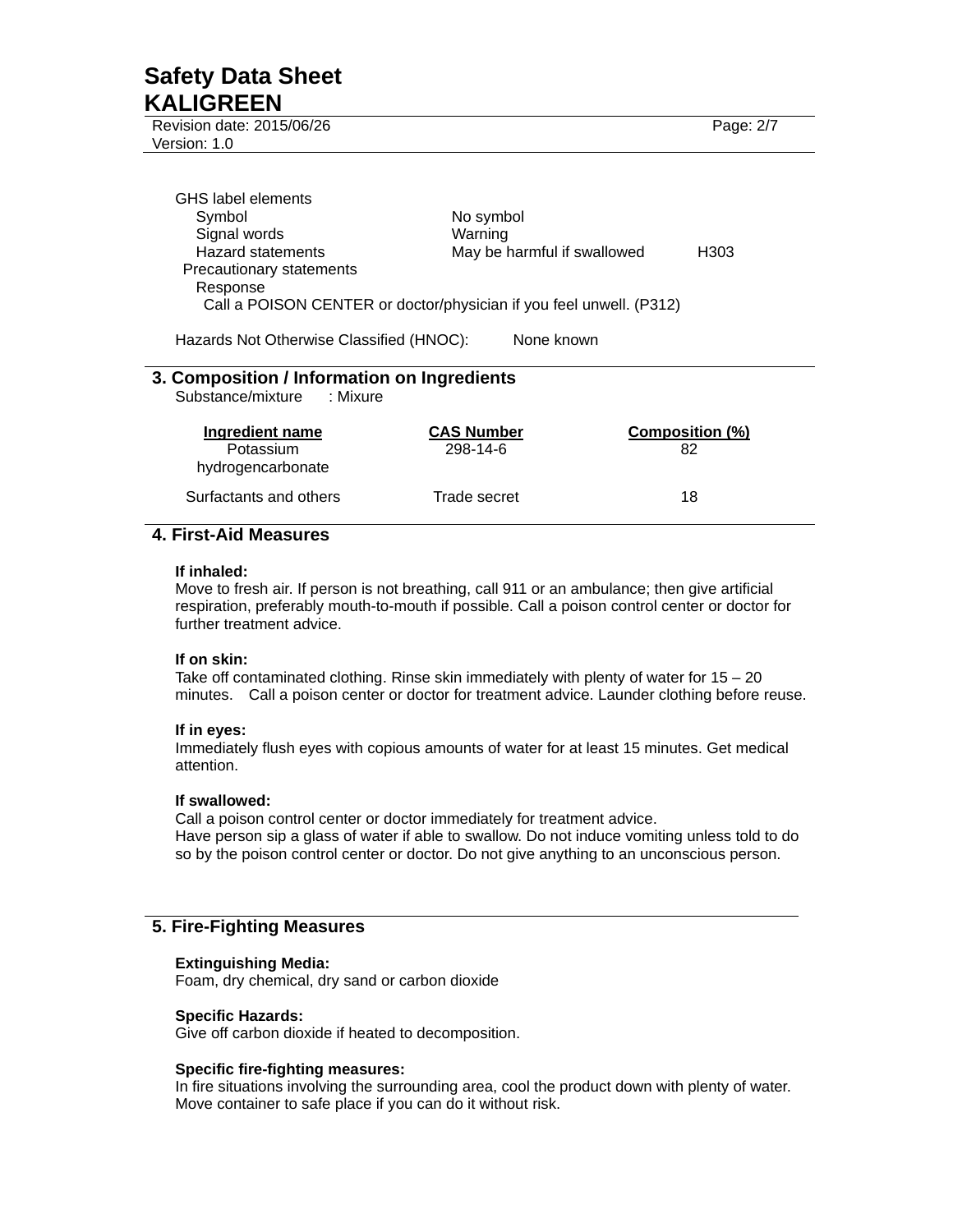Revision date: 2015/06/26 Page: 3/7 Version: 1.0

#### **Protection of fire-fighters:**

Wear full fire-fighting turnout gear (full bunker gear) and respiratory protection (self-contained breathing apparatus).

## **6. Accidental release measures**

#### **Personal precautions:**

Wear appropriate personal protective equipment (refer to Section 8) during clean-up. Avoid contact with eyes and skin. Avoid inhalation of dust.

#### **Environmental precautions:**

Avoid entry into the water way.

#### **Cleanup:**

Shut off all sources of ignition. Avoid raising dust. Sweep up, place in a solid waste containers for later disposal. Mop area with water after material has been picked up.

## **7. Handling and Storage**

#### **Handling**

Handle with appropriate personal protective equipment (refer to Section 8) under ventilation. Avoid contact with eyes and skin. Avoid inhalation of dust. Avoid prolonged or repeated exposure. Avoid raising dust.

Do not eat or smoke while handling. Wash hands thoroughly after handling.

#### **Storage**

Store in a cool place. Keep tightly closed. Keep all foods in separate area away. Store in a place that is inaccessible to children.

## **8. Exposure Controls and Personal Protection**

#### **Engineering measures:**

Mechanical exhaust and/or local exhaust are necessary.

#### **Control parameters:**

There is no TLV specified by ACGIH. (ACGIH) Particles Not Otherwise Specified OSHA 1910.1000 Table Z-3 Inert or Nuisance Dust Respirable Fraction: 5 mg/m3 Total dust: 15 mg/m3

**Personal protective equipment RECOMMENDATIONS FOR MANUFACTURING, COMMERCIAL BLENDING, AND PACKAGING WORKERS:**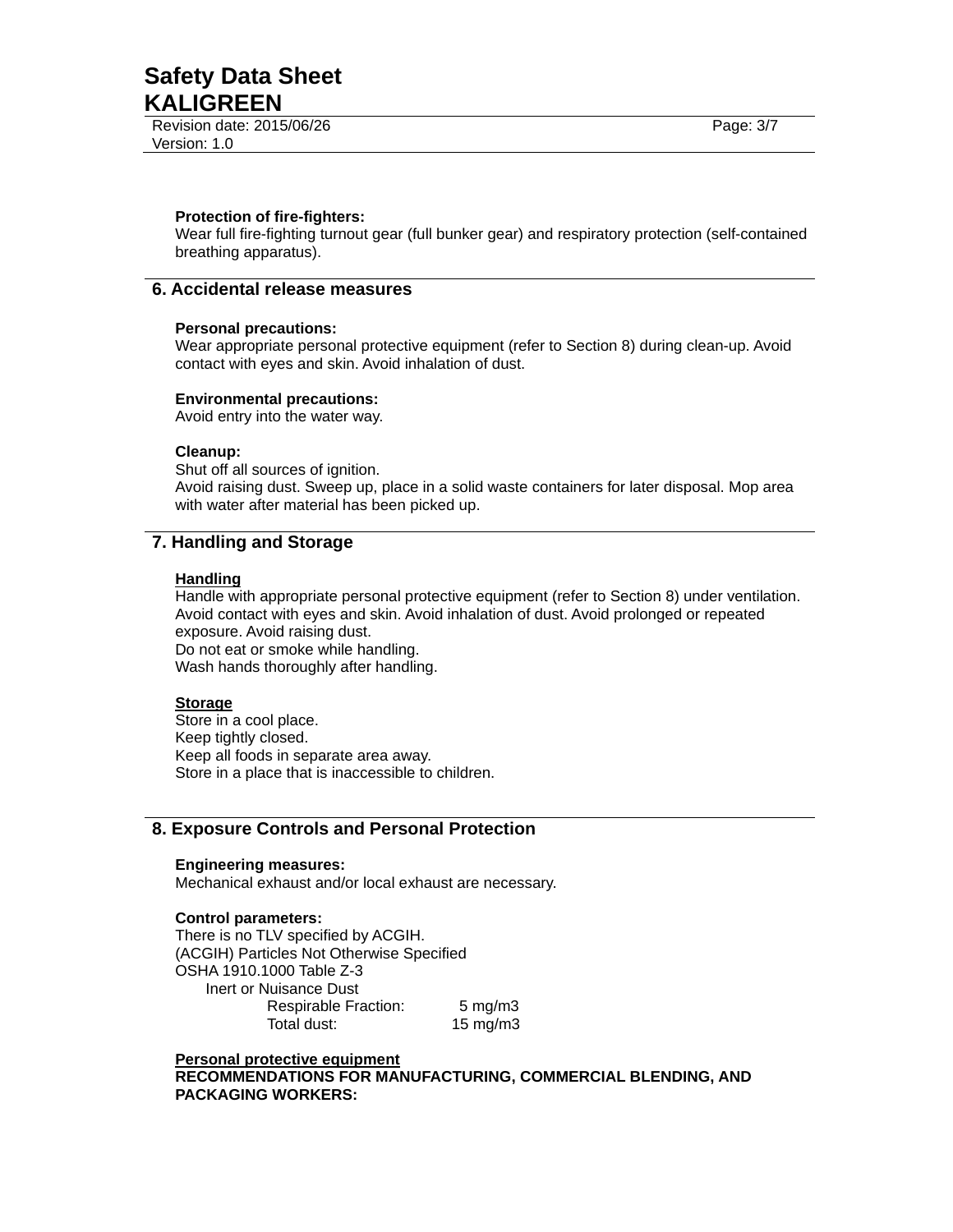Revision date: 2015/06/26 Page: 4/7 Version: 1.0

#### **Respiratory protection:**

Wear respirator which is approved or made according to a standard approved by the relevant national body for health and safety.

#### **Hand protection:**

Rubber gloves

#### **Eye protection:**

Safety goggles

## **Skin and body protection:**

Long-sleeved shirt and long pants and shoes plus socks

## **General safety and hygiene measures:**

Wash thoroughly after handling. Launder clothing before reuse. Follow good industrial hygiene practices for ventilation and clean up.

## **9. Physical and Chemical Properties**

| Appearance:<br>Form:<br>Color:<br>Odor:                                                                    | Powder<br>Like white<br><b>Odorless</b>                                                                                                                                                                                       |
|------------------------------------------------------------------------------------------------------------|-------------------------------------------------------------------------------------------------------------------------------------------------------------------------------------------------------------------------------|
| Odor threshold:<br>pH value:<br>Melting temperature:<br>Boiling temperature:<br>Decomposition temperature: | Not known or applicable<br>8.5<br>Not applicable/Active ingredient<br>Not applicable/Active ingredient<br>Start at 100°C, and decompose into potassium<br>carbonate, carbon dioxide and water at 200°C.<br>/Active ingredient |
| Flash point:                                                                                               | Not flammable                                                                                                                                                                                                                 |
| Auto ignition temperature:                                                                                 | Not determined                                                                                                                                                                                                                |
| Evaporation rate:                                                                                          | Not applicable                                                                                                                                                                                                                |
| Explodability                                                                                              | Not explosive                                                                                                                                                                                                                 |
| Vapor pressure:                                                                                            | Not applicable/Active ingredient                                                                                                                                                                                              |
| Vapor density:                                                                                             | Not determined                                                                                                                                                                                                                |
| Bulk density:                                                                                              | 0.55                                                                                                                                                                                                                          |
| Partitioning coefficient                                                                                   |                                                                                                                                                                                                                               |
| n- octanol/water(log Pow):                                                                                 | Not determined                                                                                                                                                                                                                |
| Solubility in water:<br>Other data:                                                                        | 600 g/L (60°C)/Active ingredient                                                                                                                                                                                              |
| Explosion limit:                                                                                           | Not determined                                                                                                                                                                                                                |

## **10. Stability and Reactivity**

### **Stability:**

This product is stable under normal condition of handling and storage.

#### **Conditions to avoid:**

Avoid store in high temperature.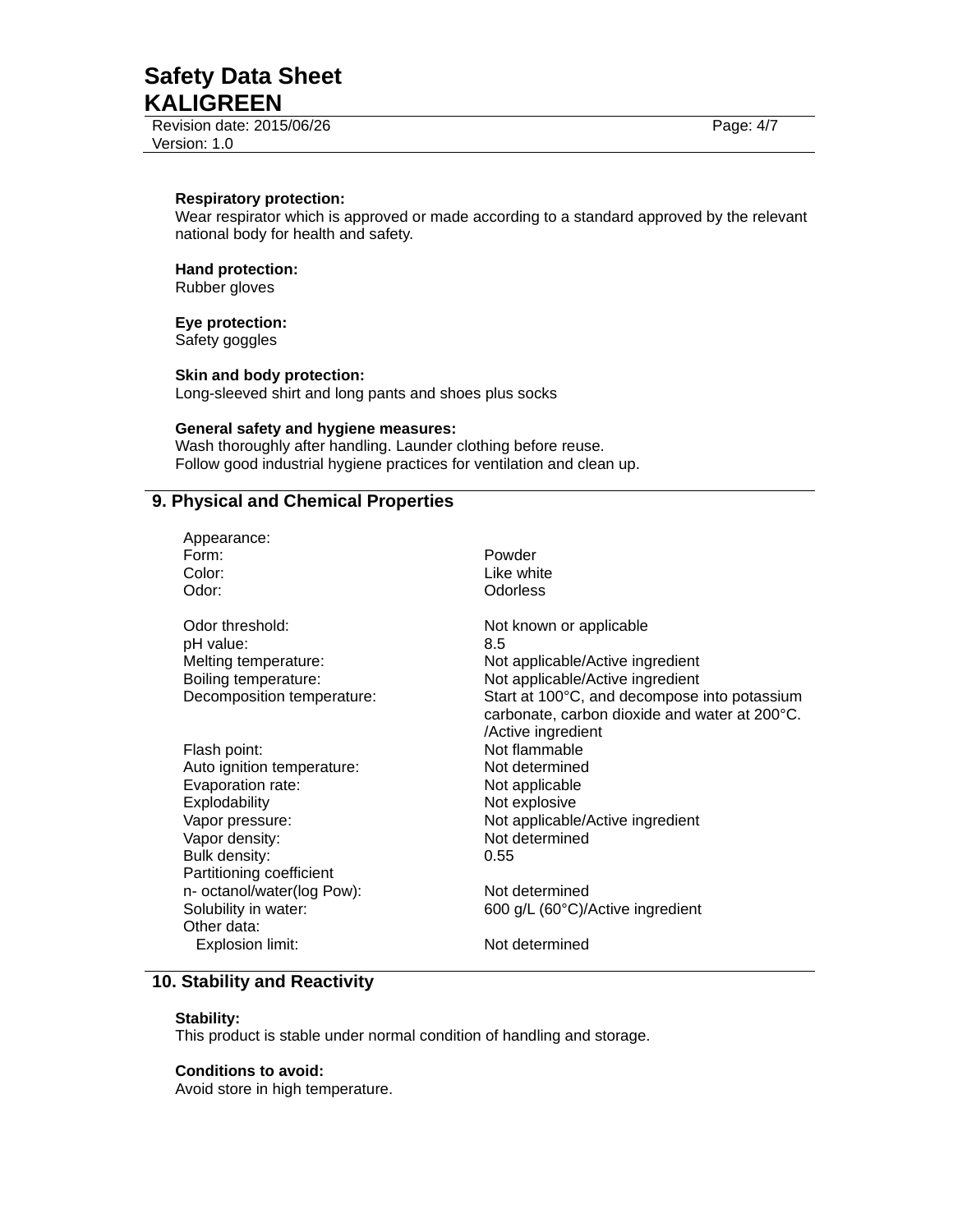Revision date: 2015/06/26 Page: 5/7 Version: 1.0

#### **Materials to avoid:**

Oxidizing agents

### **Hazardous decomposition products:**

This product is decomposed at above 100°C, and generate harmful gas such as carbon dioxide.

## **11. Toxicological information**

| <b>Acute toxicity</b><br>Oral:<br>Dermal:                                                                                                                            | $LD_{50}$ : 3822 mg/kg (Male rats), 2931 mg/kg (Female rats)<br>$LD_{50}$ : >2020 mg/kg (Rabbits) |
|----------------------------------------------------------------------------------------------------------------------------------------------------------------------|---------------------------------------------------------------------------------------------------|
| Skin corrosion/irritation:                                                                                                                                           | Mild irritation (Rabbits)                                                                         |
| Serious eye damage/eye<br>irritation:                                                                                                                                | Minimal irritation (Rabbits)                                                                      |
| Skin sensitization:<br>Routes of exposure:                                                                                                                           | Negative (Guinea-pigs)                                                                            |
| Carcinogenicity<br>National Toxicology Program (NTP) Report on Carcinogens<br>International Agency for Research on Cancer (IARC)<br><b>OSHA Specified Carcinogen</b> | Not listed<br>Not listed<br>Not listed                                                            |

## **12. Ecological Information**

**Aquatic toxicity:**  Not available

## **13. Disposal considerations**

Do not apply directly to water, or to area where surface water is present, or to intertidal areas below the mean high water mark. Do not contaminate water when disposing of equipment washwater or rinsate

#### **Pesticide disposal:**

Wastes resulting from the use of this product must be disposed of on site or at an approved waste disposal facility.

#### **Container disposal:**

Nonrefillable container. Do not reuse or refill this container. Completely empty bag into application equipment. Then dispose of empty bag, by recycling if available, or in a sanitary landfill, or by incineration or, if allowed by State and local authorities, by burning. If buried, stay out of smoke.

### **14. Transport Information**

## **Specific safety measures and conditions on transport:**

The cautions which should be taken during transportation are same as the cautions mentioned in Section 7. In case of accidental release or fire during transportation, see the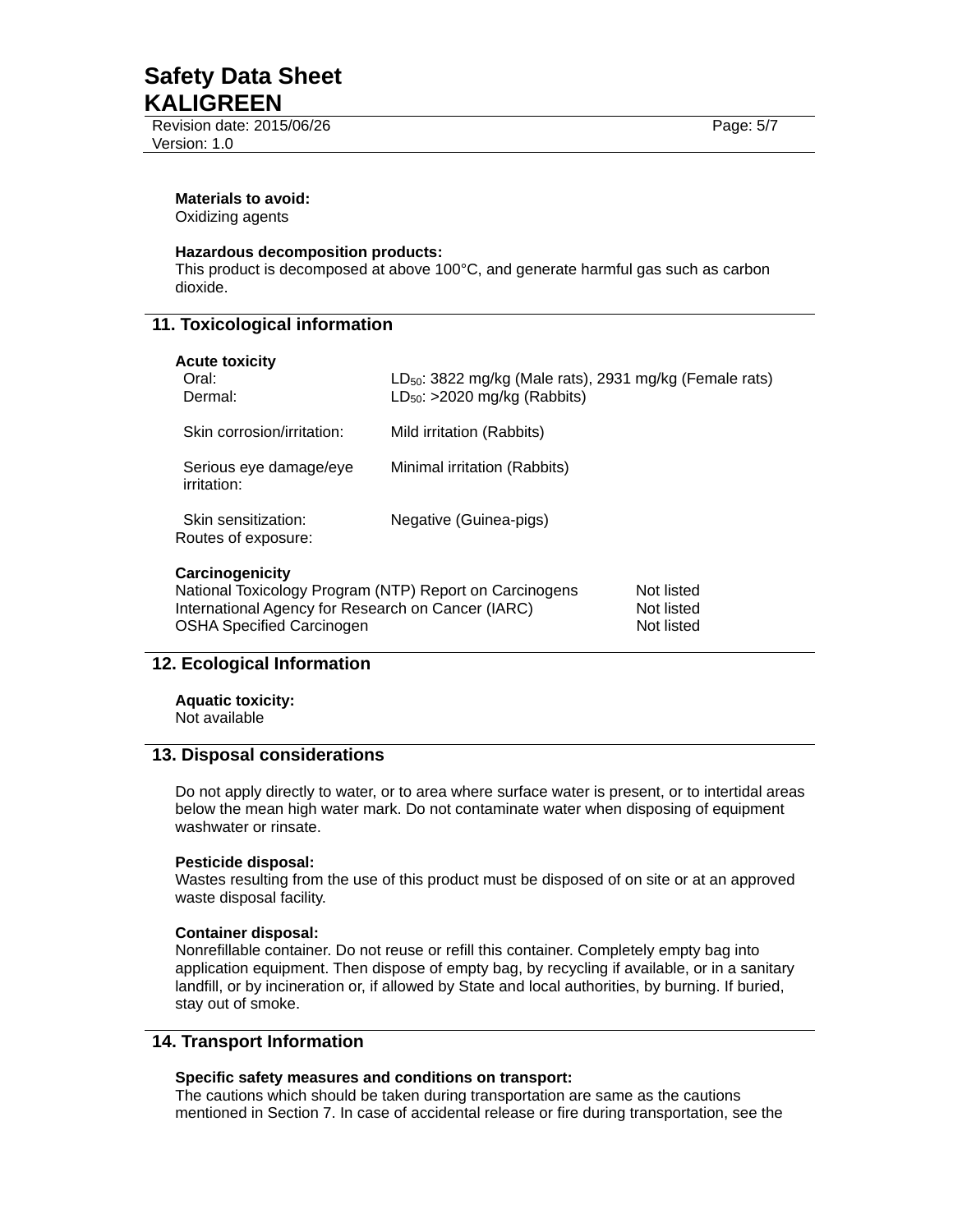Revision date: 2015/06/26 Page: 6/7 Version: 1.0

instructions given in Section 5, 6, 7 and 8 above.

| UN CLASSIFICATION: | Not applicable |
|--------------------|----------------|
| UN NUMBER:         | Not applicable |

## **15. Regulatory Information**

#### **Other regulatory information**

Follow all regulations in your country.

OAT Agrio Co., Ltd. is not able to check up the regulatory information in regard to this product in your country or region. Therefore, we request this matter would be filled by your responsibility.

This chemical is a pesticide product registered by the United States Environmental Protection Agency and is subject to certain labeling requirements under federal pesticide law, These requirements differ from the classification criteria and hazard information required for safety data sheets (SDS), and for workplace labels or non-pesticide chemicals. The hazard information required on the pesticide label is reproduced below. The pesticide label also includes other important information, including directions for use.

Hazards to Humans and Domestic Animals

#### CAUTION

Harmful if swallowed, absorbed through skin, or inhaled. Avoid contact with skin, eyes, or clothing. Avoid breathing dust or spray mist. Wash thoroughly with soap and water after handling and before eating, drinking, chewing gum, using tobacco, or using toilet. Remove contaminated clothing and wash clothing before reuse.

## **16. Other Information**

#### **Reference**

OAT Agrio's published and unpublished data.

This Safety Data Sheet is prepared based on a limited source of OAT Agrio's data and available references.

This Safety Data Sheet is being furnished to the immediate purchaser of the material to which it refers without representation or warranty as to the completeness or accuracy of any information or recommendations contained herein.

This Safety Data Sheet is not intended to create any liability of any kind on the part of OAT Agrio Company Limited.

This Safety Data Sheet is furnished upon the express condition that all persons receiving it will make their own determination as to its suitability for their purposes prior to use as well as its suitability for actual conditions under which the product will be used, processed, transported or deposited.

This Safety Data Sheet is furnished also upon the express condition that OAT Agrio Company Limited shall be indemnified and held harmless by the purchaser, user, transporter and keeper of the material from any damage, loss or expense suffered from any claims of third parties against OAT Agrio Company Limited arising from or in connection with any use, transportation or storage of the material.

Responsibility for compliance with applicable federal, state or local regulations concerning